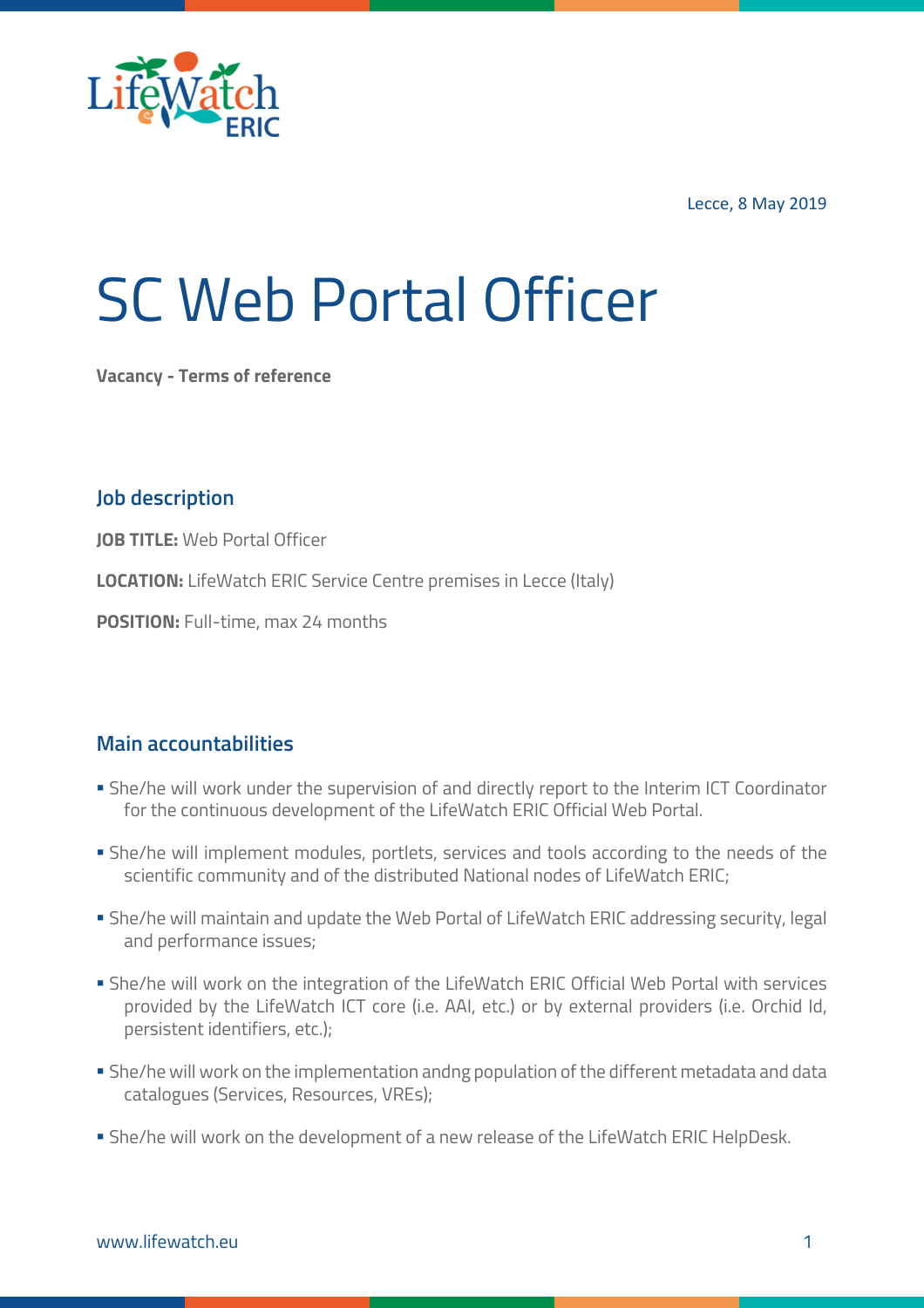

## **The ideal candidate should meet the following requirements**

- Have a university degree or equivalent qualifications in Computer Science;
- § Accredited professional experience in design, development and deploy of Web Applications;
- § Accredited professional experience in creating high-quality web and mobile apps containing rich content and user interface components by working closely with user experience designers to take wireframes and mockups from conception to implementation. Identify specific issues in the user interface, recommending and implementing solutions that influence and improve the design of products that provide a delightful user experience along with high performance, security, quality, and stability.
- **Experience working with JAVA frameworks like Liferay. Experience with HTML/HTML5, CSS,** Javascript, jQuery. Work with a variety of relational databases (MS SQL Server, MySQL, Virtuoso, MongoDB), operating systems (Linux, Windows, iOS, Android), and modern UI frameworks (JQuery and similar products). Experience with GitHub.
- § Fluency in written and spoken English. Skills in other European working languages are beneficial;
- § Proven organisation and communicative skills, keen in working in team and under tight deadlines, and international environment and multi-language contexts;
- § Be available to travel abroad for the specific working needs of this position.

#### **The vacancy is subject to the following procedure**

- § A short covering letter and Curriculum Vitae\* (EUROPASS format, 4 pages at the most) should be submitted to the Interim ICT Coordinator (nicola.fiore@lifewatch.eu) and in cc to Service Centre Interim Director (alberto.basset@lifewatch.eu) by **June 8th, 2019.** Please write "SC Web Portal Officer Candidature" in the mail subject.
- § Shortlisted candidates will be contacted directly by the LifeWatch ERIC Interim ICT Coordinator.
- § Candidates may be called for an interview with the LifeWatch ERIC Interim ICT Coordinator and Interim Service Centre Director.
- § She/he will be appointed for a 24-month period maximum. A competitive salary, 35.000€ 40.000€ based on the qualifications and experience of the candidate, will be offered. Employment will be in Italy and follow Italian employment law.